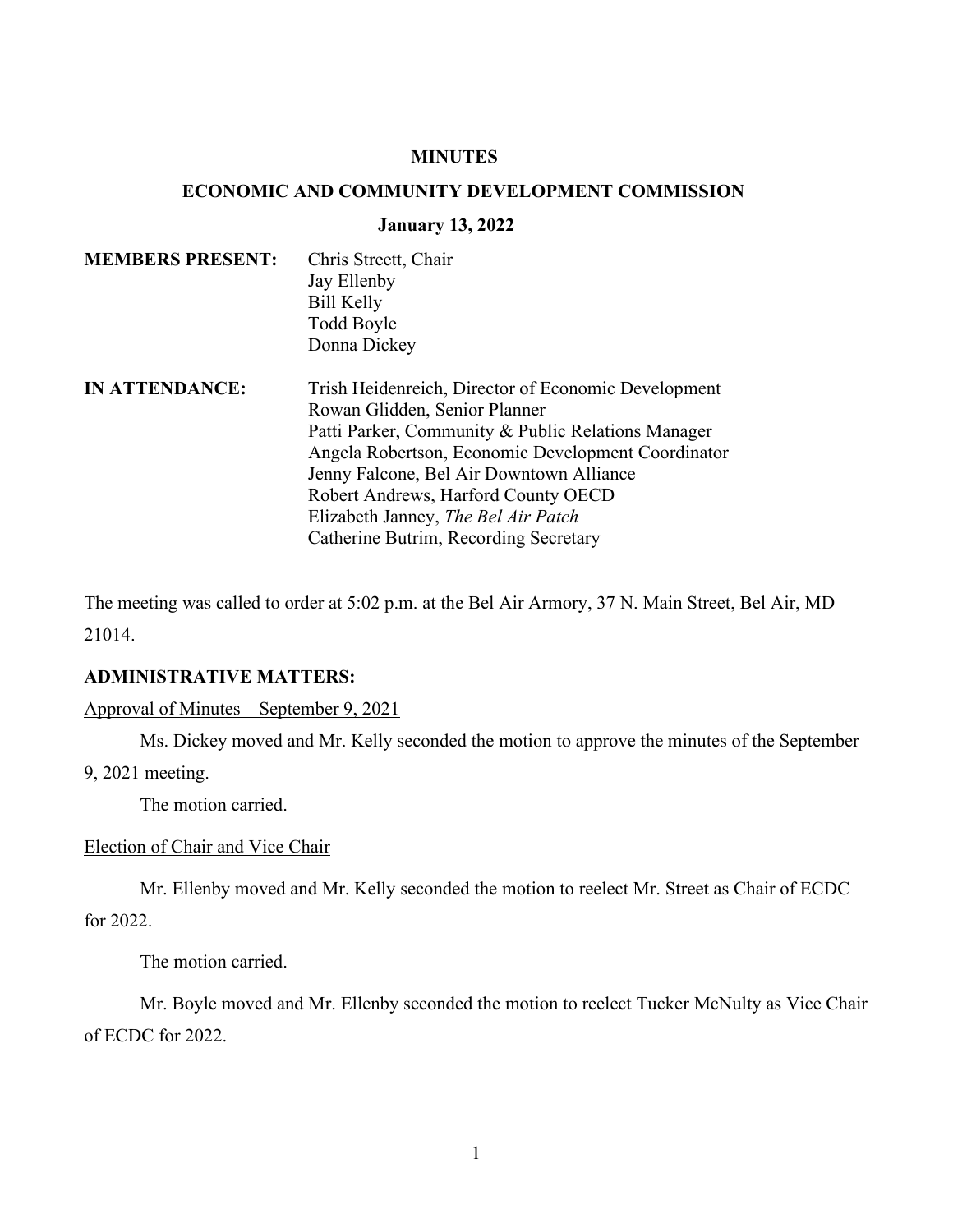# **TOWN BUSINESS UPDATE:**

### General Business News – Openings, Closings, Moves

Ms. Robertson reported the following:

- o Jabz Boxing opened at 520 Baltimore Pike in Bel Air Town Center.
- o &pizza opened at 625 Belair Road in Tollgate Marketplace.
- o Access Benefits Community Services opened at 336 S. Main Street.
- o Omninoct Properties opened at 539 Rock Spring Road.
- o Kindred Spirits Vintage opened in the former REB Records location in Armory Marketplace.
- o Ferrari Frame and Design moved to 302 N. Main Street from Armory Marketplace.
- o Berkshire Hathaway received a U&O for 353 S. Main Street.
- o Cigar Leaf received a U&O for 542 Baltimore Pike in Bel Air Town Center.
- o Allison Hecht Psychology received a U&O for 602 S. Atwood Road.
- o Target received U&Os for interior demo and remodeling.
- o Ledo Pizza received a U&O for 331 Baltimore Pike.
- o A community volunteer set up his train garden in the suite formerly occupied by Ferrari Frame and Design during Winter Wonderland. He had approximately 5,000 visitors. The Economic Development department is in the process of selecting a new business to occupy that suite.

### Building Permits, Development Projects

Mr. Glidden reported the following:

- o The Planning Commission approved an extension of the Site Plan approval for the expansion at Bel Air Assisted Living located at 144 N. Hickory Avenue.
- o The Planning Commission approved a conversion of a building at Bel Air Autobody located at 230 Gateway Drive.

#### Subcommittee Updates

Ms. Heidenreich advised that she forwarded the notes and updates from the individual subcommittee meetings via email to all the ECDC members.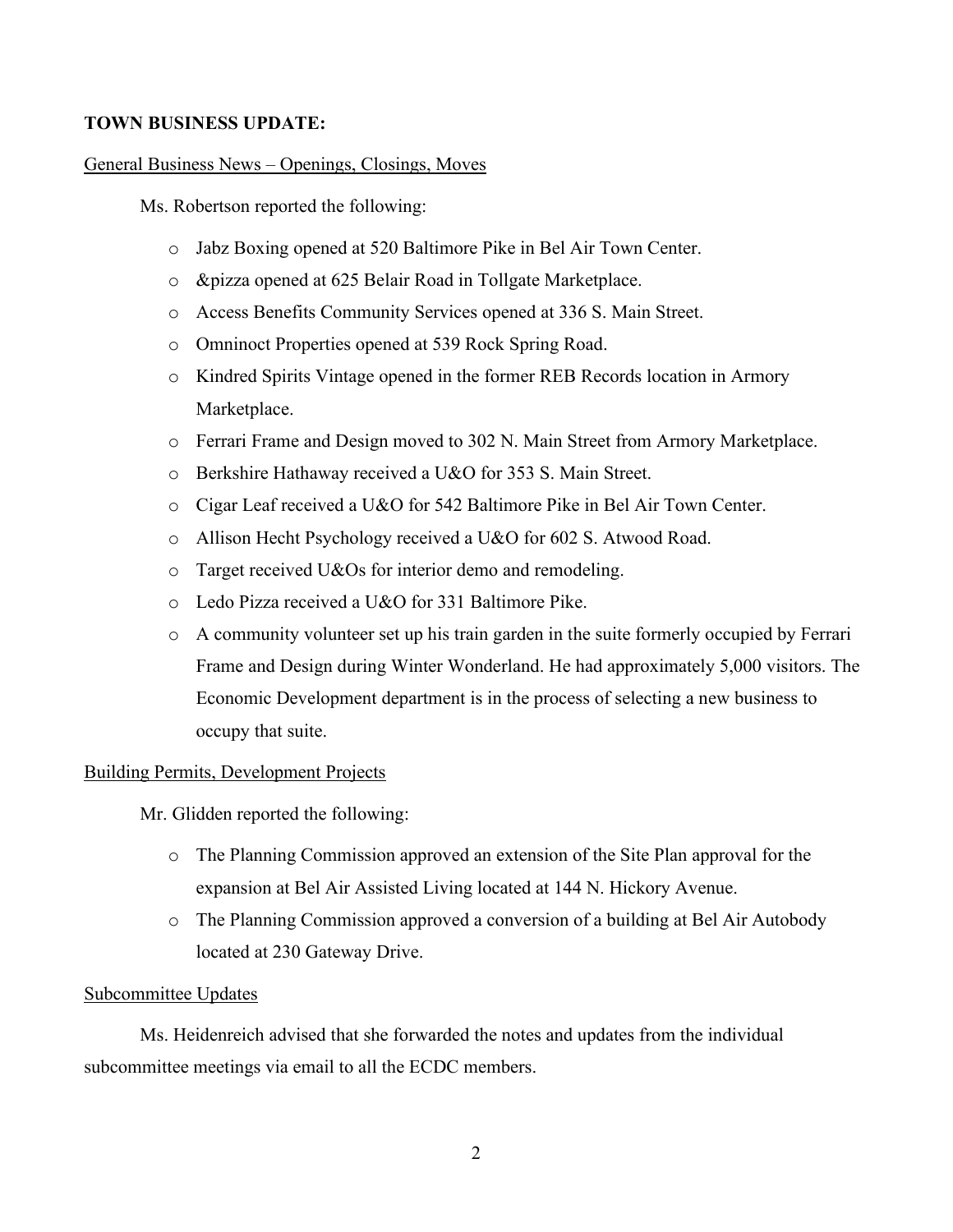Ms. Heidenreich reported that the **Burns Alley & Office Street Pocket Park Subcommittee** has not met; however, she provided a Planning Dept. report on these projects.

Ms. Heidenreich reported that the **High Density Housing Subcommittee** has not met. Ms. Heidenreich advised that she attended a virtual legislative session for the Maryland Economic Development Association, and one of speakers discussed the migration from cities into other areas due to the pandemic, and it is important to bring some of those people migrating from city centers into Bel Air.

Mr. Streett reiterated that the Town needs to be proactive, as businesses and firms also are seeking to move from Baltimore City into Bel Air and Harford County; and the Town needs to be receptive to amending some codes and to stimulating redevelopment projects. He advised that the Town Commissioners need to be proactive in offering potential incentives because the cost of construction has risen exponentially in the past 18 months and Bel Air needs to ensure it does not lose these opportunities to other parts of the County.

Ms. Dickey inquired what kinds of codes are preventing these projects from moving forward. Mr. Streett advised that some of the codes are related to building heights, parking requirements and setbacks. Ms. Dickey inquired who can start to make changes. Ms. Heidenreich advised that as Mr. Glidden and Kevin Small are finalizing the Comprehensive Plan, the next phase will be Development Regulations. Mr. Glidden advised that there is a certain urgency to getting some rezonings completed first, so they have reversed the schedule to complete those first and then to begin the Code rewriting phase. Mr. Glidden advised that any property owner may submit a request to the Town Board at any time to modify any part of the Town Code. He advised that the Town Board also may recommend changes to the Town Code. The Planning Department periodically may do some housekeeping and accumulate things that need to be clarified and corrected in the Town Code and then correct those items all at one time.

Mr. Kelly advised that it would be helpful to have an accumulation of properties that are relevant to this issue, and he inquired if there is a problem preventing reinvestment and rehabilitation because there are a number of dilapidated buildings in the Town. Mr. Streett noted that one issue is there are buildings that are not suitable for rehab or redevelopment projects. Mr. Glidden advised that while there is a mechanism to force demolition of dangerously dilapidated buildings, there is no mechanism to force a property owner to improve their property to make it more marketable. Mr. Kelly inquired if Eminent

3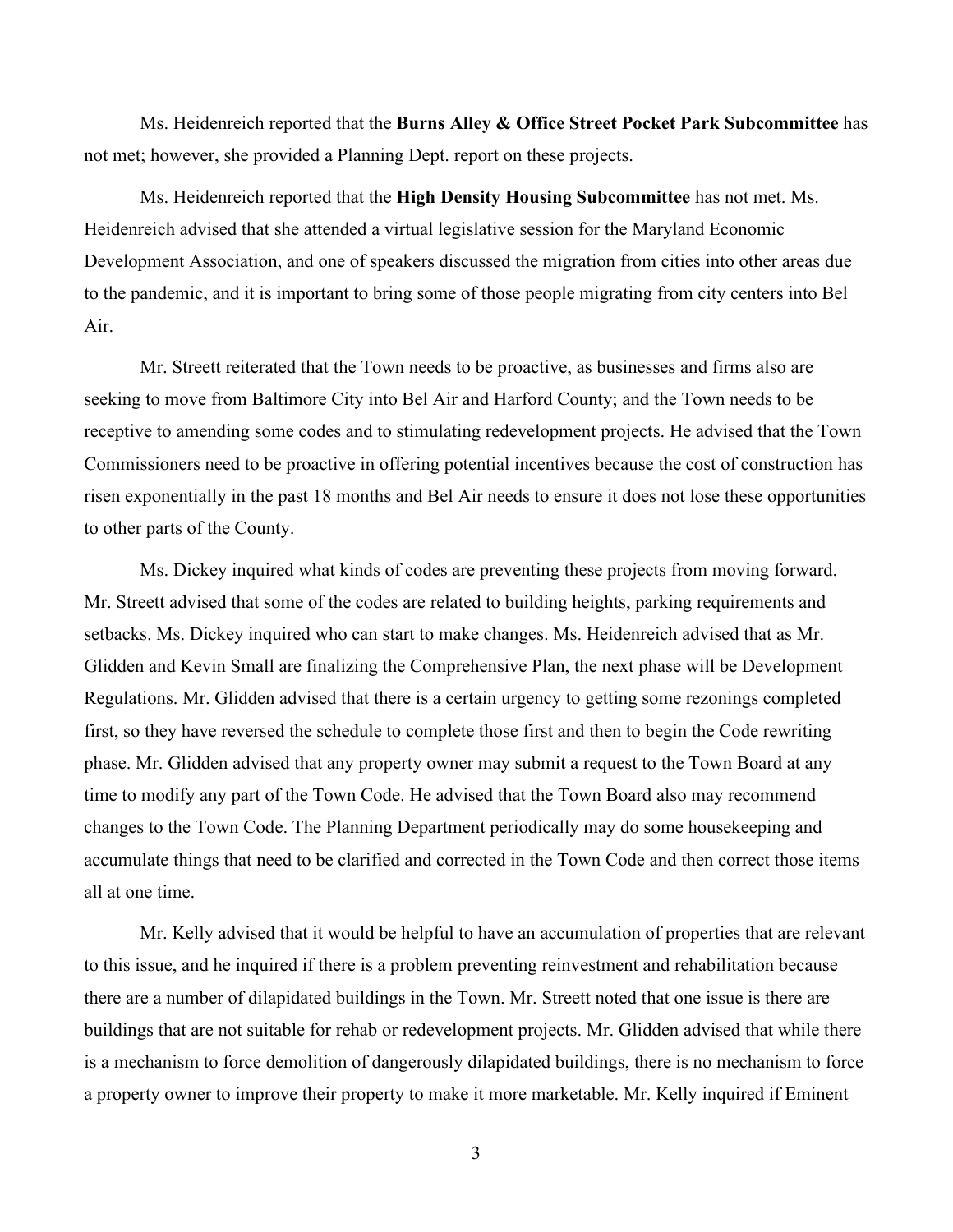Domain might apply in these cases. Mr. Glidden advised that Eminent Domain is a mechanism by which a government unit can take private property for the public use if there is a defensible reason why; however, the economic progress of the Town would not be a defensible reason.

Mr. Streett suggested that the Town reach out to some of the owners of the unoccupied properties to enquire what they envision for those properties. Ms. Heidenreich advised that the Economic Development Department has sent a number of very interested parties to some of the owners of those properties, and that the Planning Department and Public Works Department have also been in touch with those property owners regarding maintenance issues.

Ms. Heidenreich reported that the **Route 24 and Route 1 Subcommittee** met and discussed incentives. Mr. Kelly reported that there is no mechanism in place in the Town of Bel Air for tax incentives. Ms. Heidenreich advised that the Town is investigating whether ARPA money could be used for water and sewer hookup as an incentive for future developments. She explained that the Town's accounting is based on a General Fund that is preset, and the key is to look at how to create an incentive program that is a separate Special Revenue Fund from the General Fund. Ms. Heidenreich stated that she will investigate how a separate fund can be created for incentives allocation. Mr. Streett advised that the Town needs to get creative to make itself as marketable as possible because it is an extremely competitive market now and incentives could be a tipping point.

Mr. Kelly suggested that an individual be assigned to spearhead this issue and speak to the stakeholders and get these ideas in front of the Town Commissioners.

Ms. Heidenreich reported that the **Traffic Safety Task Force** has not met.

Ms. Heidenreich reported that the **Main Street Focus Group** did meet. Ms. Heidenreich reported that Jesse Bane advised that the Main Street Focus Group speak with the Town Commissioners about purchasing Main Street before speaking with any representatives from the County or the State delegates.

Ms. Heidenreich advised that she spoke with the new State Highway Administration (SHA) representative, Kimon Johnson. Mr. Johnson informed that he only recalls a situation when a block or two was given back to Baltimore City many years ago. She stated that she will follow-up with Mr. Johnson for more information about that situation. Ms. Heidenreich advised that Mr. Johnson informed her that another State highway road would have to be designated if the Town were to buy back Main

4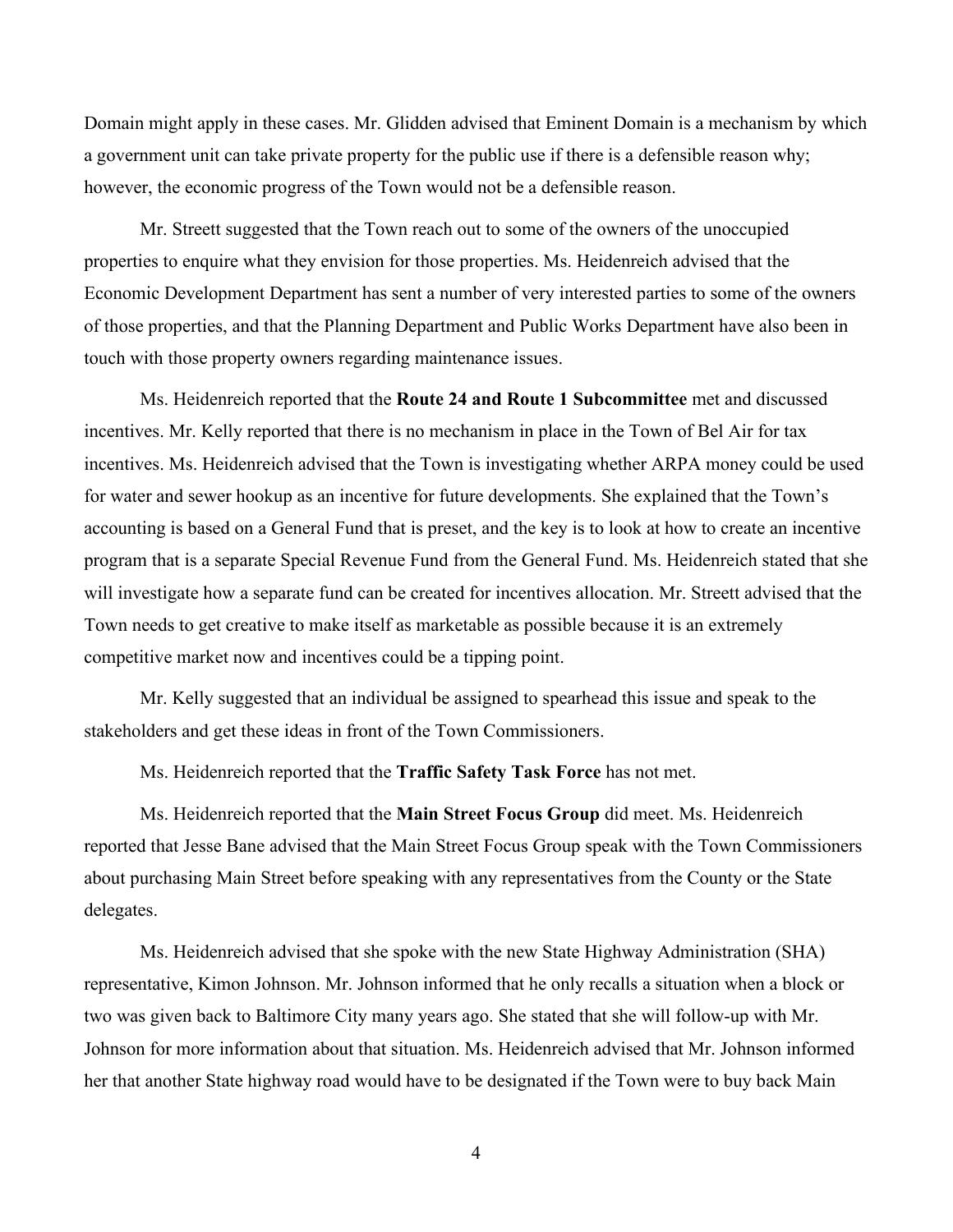Street since the highway can't be intermittent, and new mapping would have to be created for commercial transportation on SHA's end.

Mr. Ellenby requested that parklets/pedlets be on the agenda for the next Main Street Focus Group meeting. Ms. Falcone reported that Town business owners have questions about whether business owners or the Town are the ones utilizing parklets and pedlets, and they have questions about who is paying for them and how they will be stored when not in use.

## Comprehensive Plan – Development Regulations Update

Mr. Glidden presented the Economic Development component of the Comprehensive Plan update and reported the following:

- o The Town updated, with the assistance of the Economic Development Department, the map (as displayed in the presentation) identifying properties that are underdeveloped or underutilized as commercial or residential and identifying public land.
- o The Town identified five (5) areas of focus, including the four (4) corners area (Routes 1 and 24) and Harford Mall, Main and Bond Streets, the industrial area around Ellendale, UM Upper Chesapeake, and the south side of Baltimore Pike just west of Bond Street.
- o The limits of the Sustainable Communities area were displayed on another map.
- o The low-to-moderate income area was displayed on another map.
- o The Main Street Maryland program map was displayed.
- o The map of the A&E District was displayed.
- o The list of Goals and Objectives was reviewed.

## **ORGANIZATION UPDATES:**

### Harford County OCED

Mr. Andrews reported the following:

- o 2021 was a banner year for Harford County.
- o There was enormous activity in the industrial sector. In Baltimore east through Cecil County, there was only a 3.3 percent vacancy rate in industrial properties. The Harford/Cecil vacancy rate was 4.4 percent; however, some recent activity will put that rate below 3 percent.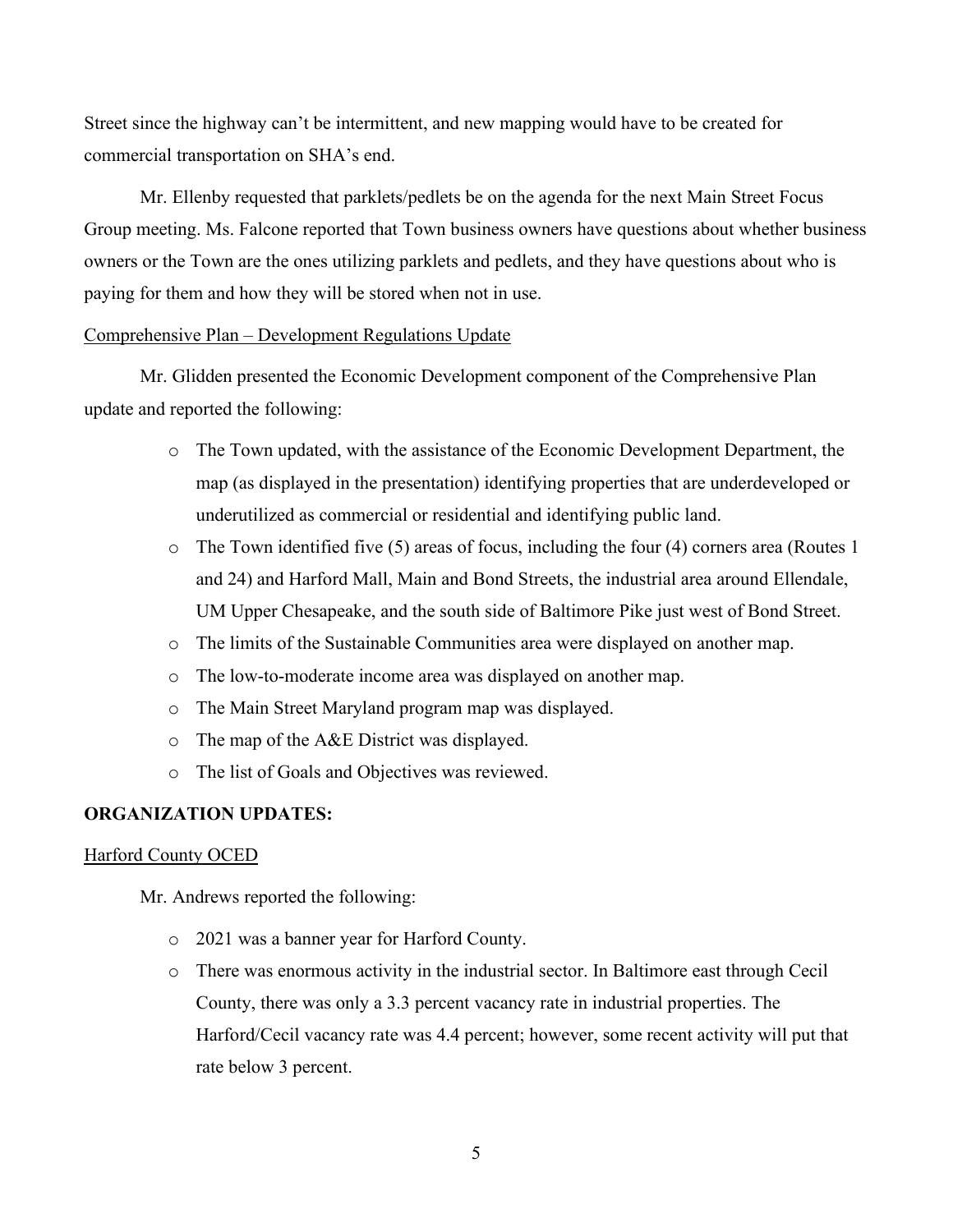- $\circ$  Eight (8) deals representing 4 million sq. ft. have been conducted in 2021 in Harford County with all but one (1) bringing new companies that will bring about 1,000 new jobs into Harford County.
- o Frito-Lay is moving into the old Saks Fifth Avenue warehouse on Route 40.
- o Wayfair is moving into the last building in Eastgate.
- o Fanatics, a sports paraphernalia retailer, is taking over 5,000 sq. ft. in the Aberdeen Logistics Center.
- o Webstaurant, a national restaurant supply e-commerce business, is taking over a vacant space in Eastgate.
- o Elite Comfort Solutions, a manufacturer of foam products, is moving into the old Dart Container Corp. facility in Havre de Grace.
- o Harford County is expected to maintain its AAA bond rating.
- o The Annual Growth Report was published and will be available online by 1/14/22.
- o The Grove is on winter hiatus and will reopen in April because the building is not heated.
- o Aberdeen Proving Ground (APG) is operating on HPCON Bravo with the workforce at 40 percent capacity on post. Gatherings are limited to 50 percent capacity. Proof of vaccination is required to conduct business on post, and masks are mandated.
- o The demand for industrial and manufacturing warehousing is increasing enormously with 1.2 billion sq. ft. of warehousing is expected to be needed worldwide over the next 18 months.

#### Bel Air Downtown Alliance

Ms. Falcone reported the following:

- o The Downtown Alliance is working on its Strategic Plan for the next two (2) years, and they will work in conjunction with the goals of the Town's Comprehensive Plan.
- o The co-working space, Work Ally, has two rented out two (2) designated office spaces with one (1) designated office space available. The Alliance is considering these spaces as incubator spaces.
- o Music on Main went live in November. Ms. Falcone is working with the various Alliance committees to decide what kinds of music to play at various times of day and times of year. Eventually music will be playing everyday from 10:00 a.m.-10:00 p.m. Currently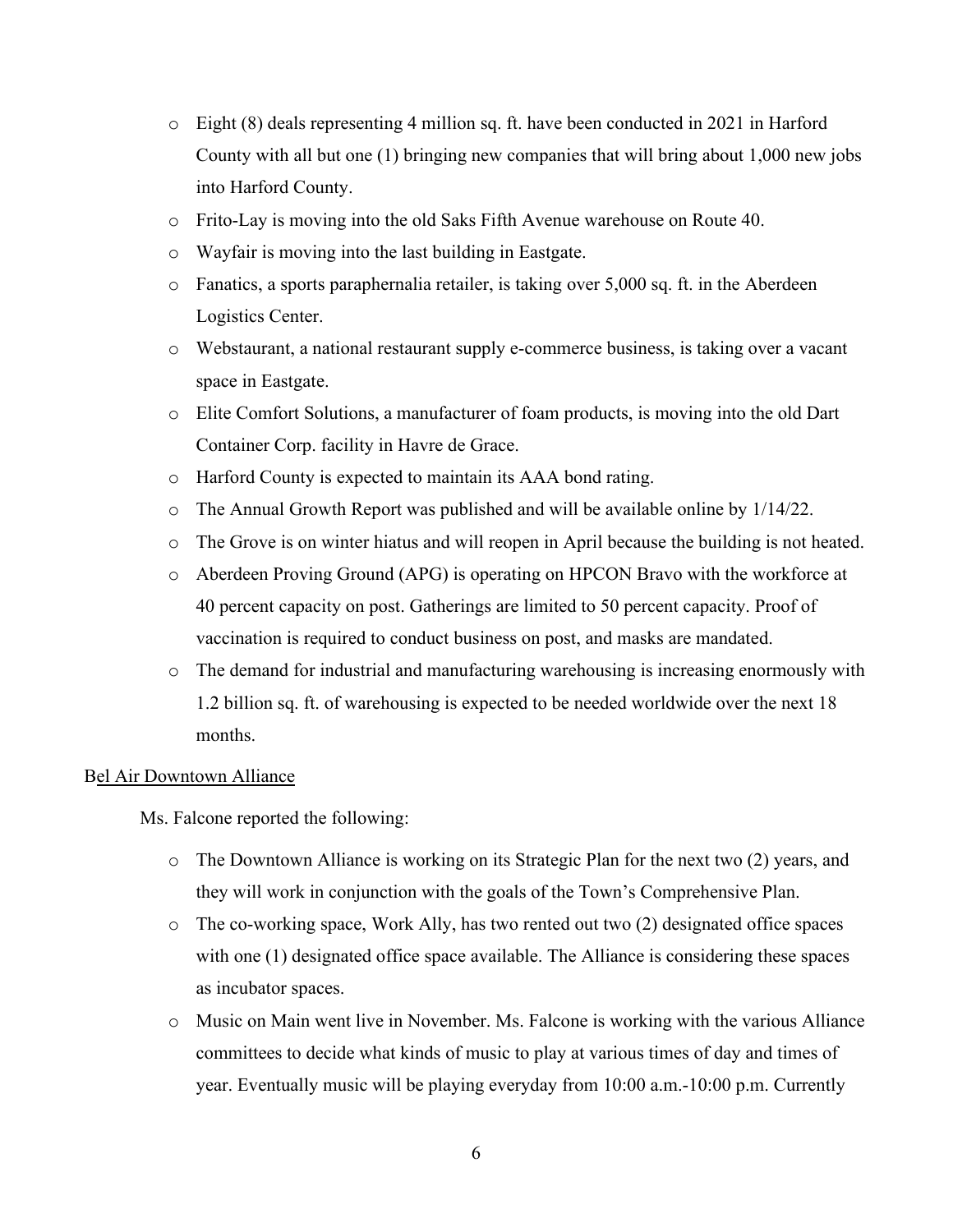music is playing on weekdays from 5:00-10:00 p.m. and weekends from 10:00 a.m.- 10:00 p.m.

- o The Alliance will be restarting conversations with Harford Mutual regarding the MOU for the pocket park on Bond Street.
- o The last First Friday event was very successful, and the Alliance is hoping to add more First Friday features in 2022.
- o Roll Out the Barrell went very well with a sold-out event at the Armory.
- o The Alliance added lights to the archway at the Armory. The lights were donated by the Chesapeake Cancer Alliance.
- o The BBQ Bash had a record-breaking Friday this year, although the rain put a damper on Saturday with the headliner cancelled that day.
- o The Belle Aire Market ended strongly in 2021 and will continue in 2022.
- o One of the drive-in movies to complement Winter Wonderland was cancelled due to high winds, but the other went very well on the Risteau lot on Bond Street.
- o The Alliance retired Sip and Shop and the Summer Steak Showdown. The Alliance will host one summer movie rather than a full series. The Growler Gala will be organized by Harford Artists this year.
- o There is \$35,000 in façade improvement funding available. Businesses may apply for a matching grant up to \$10,000.
- o The Alliance has \$2,500.00 in remaining funds from Keep Maryland Beautiful. Mr. Glidden advised that there are spots available for tree plantings on S. Main Street.
- o The Alliance was not awarded funding from the Main Street Improvement and Technical Assistance Grant for FY22.

## **NEW BUSINESS:**

#### Town Code Updates

Ms. Heidenreich advised that she emailed the members with proposed amendments to the Town Code regarding the ECDC's role as an advisory committee reporting to the Town Administrator and Town Commissioners and regarding term limits. She requested that the members contact her by 1/25/22 with any comments or recommendations regarding the Code changes.

#### Town Stakeholders Event – Commercial Real Estate and Stakeholders